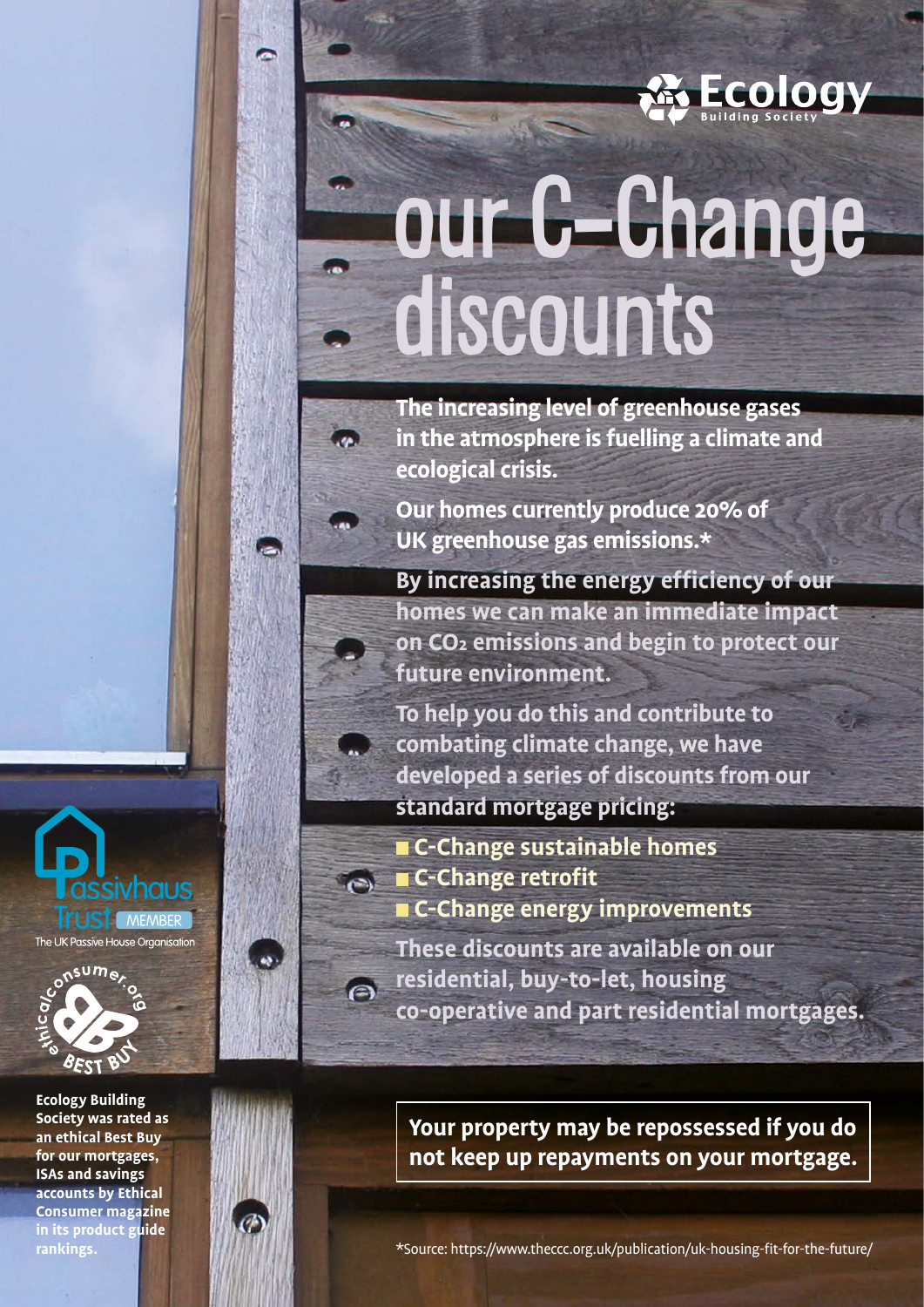# C-Change sustainable homes

Our sustainable homes discount is ideal if you are building or purchasing a new or existing eco home. It can also apply if you are planning a deep retrofit involving extensive remodelling and changes to the shell of the property, in line with the EnerPHit methodology from the Passivhaus Institute.

There are various levels of discount from our Standard Variable Rate (SVR), based on properties attaining the standards set out in the two tables below. The first table includes a range of practical standards, while the second table focusses on the Passivhaus family of standards.

#### **General standards**

| <b>Standards</b>              | Discount<br>from SVR |
|-------------------------------|----------------------|
| EPC B (SAP rating 88+)        | 0.50%                |
| EPC A or above                | 0.75%                |
| <b>AECB Building Standard</b> | 0.75%                |
| AECB Retrofit Standard        | $0.75\%$             |

Because it has been demonstrated that properties designed using the methods set out in the Passivhaus family of standards are most likely to achieve the specified energy performance, our sustainable homes discounts give them pride of place. This route is set out below:

| <b>Passivhaus standards</b>                                         |                             |
|---------------------------------------------------------------------|-----------------------------|
| <b>Standards</b>                                                    | <b>Discount</b><br>from SVR |
| EnerPHit (PHPP modelled)                                            | 0.75%                       |
| Passivhaus<br>(Classic, Plus and Premium)<br>EnerPHit or EnerPHit+1 | 1.25%                       |



## The Standards

Passivhaus is the fastest growing energy performance standard in the world, with around 65,000 buildings certified to date<sup>1</sup>.

The EnerPHit Standard has been developed for retrofits where the existing architecture and conservation issues mean that meeting the Passivhaus standard is not feasible. EnerPHit recognises the difficulty of achieving a full Passivhaus standard in existing buildings and has slightly relaxed requirements for airtightness and space heating demand. Buildings that have been refurbished using certified Passivhaus components and largely with exterior wall insulation can be certified to the **EnerPHit** standard.

The designation EnerPHit<sup>+i</sup> is used if more than 25% of the exterior surfaces (excluding glass) have interior insulation.

For both new build and refurbishment projects the energy balance of the building must be verified using the Passive House Planning Package (PHPP). It is important to understand that to achieve Passivhaus certification, your project needs to follow the process and methods set out in the Passivhaus standards.

1 Source: passivhaustrust.org.uk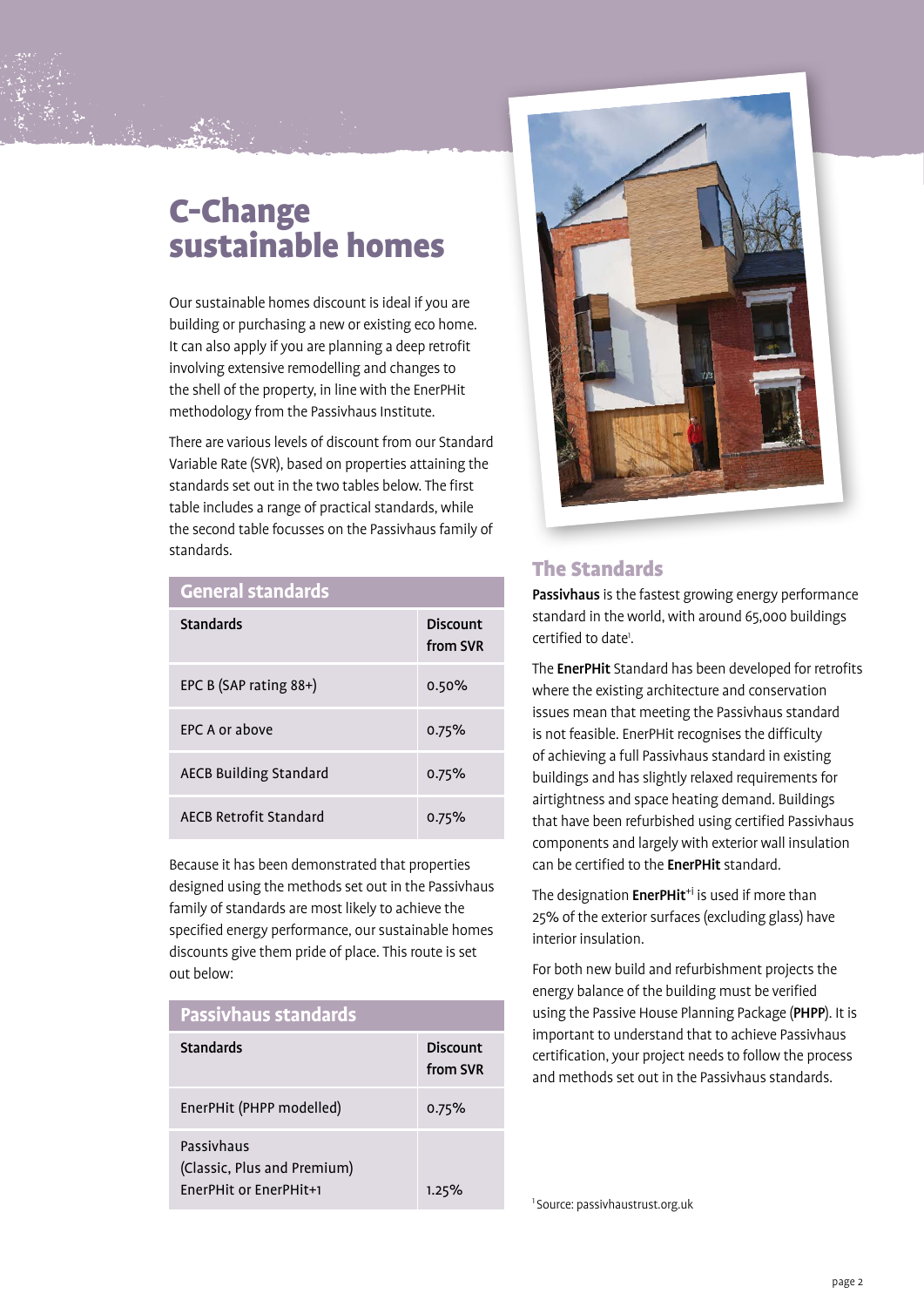If the refurbishment project cannot be completed in one phase, the project can still qualify for an interim discount as per EnerPHit (PHPP modelled) standard. The works must have been modelled using this standard. The higher level of discount can then be attained upon full completion of the refurbishment.

More information on Passivhaus and EnerPHit can be obtained from the UK Passivhaus Trust – (passivhaustrust.org.uk) or by visiting the website of the Passive House Institute (passivehouse.com).

The Energy Performance Certificate (EPC) provides current and potential ratings from A to G (A being the most efficient and G the least efficient) for:

**Energy efficiency** – a measure of a home's overall efficiency

**Environmental impact** – a measure of a home's impact on the environment in terms of carbon dioxide  $(CO<sub>2</sub>)$  emissions.

The certificate also includes recommendations about how to improve the energy performance of the property. Further information on how to obtain one is available from: find-energy-certificate.digital. communities.gov.uk/.

AECB (The Association for Environment Conscious Building) has produced a set of realistic and workable energy performance standards. For further details visit aecb.net.

# C-Change retrofit

This discount has been designed for any existing home requiring extensive improvements. The level of discount available relates to enhancements achieved in the ratings quoted in the Energy Performance Certificate (EPC).

The biggest challenge our country faces in terms of reducing the contribution our homes make to climate change is to deal with our existing housing stock, built to low energy efficiency standards. The average energy efficiency rating for the UK housing stock is D and many homes may be capable of achieving significant improvements depending on the amount spent<sup>2</sup>.

A discount of 0.25% from our Standard Variable Rate will be available for each grade improvement in either the energy efficiency or environmental impact rating. For example, if either rating improves from E to B after the works to the property are completed, a discount of 0.75% will be available on the whole of the mortgage for the duration of the loan.





<sup>2</sup> Source: English Housing Survey Headline Report, 2019-20. Ministry of Housing, Communities & Local Government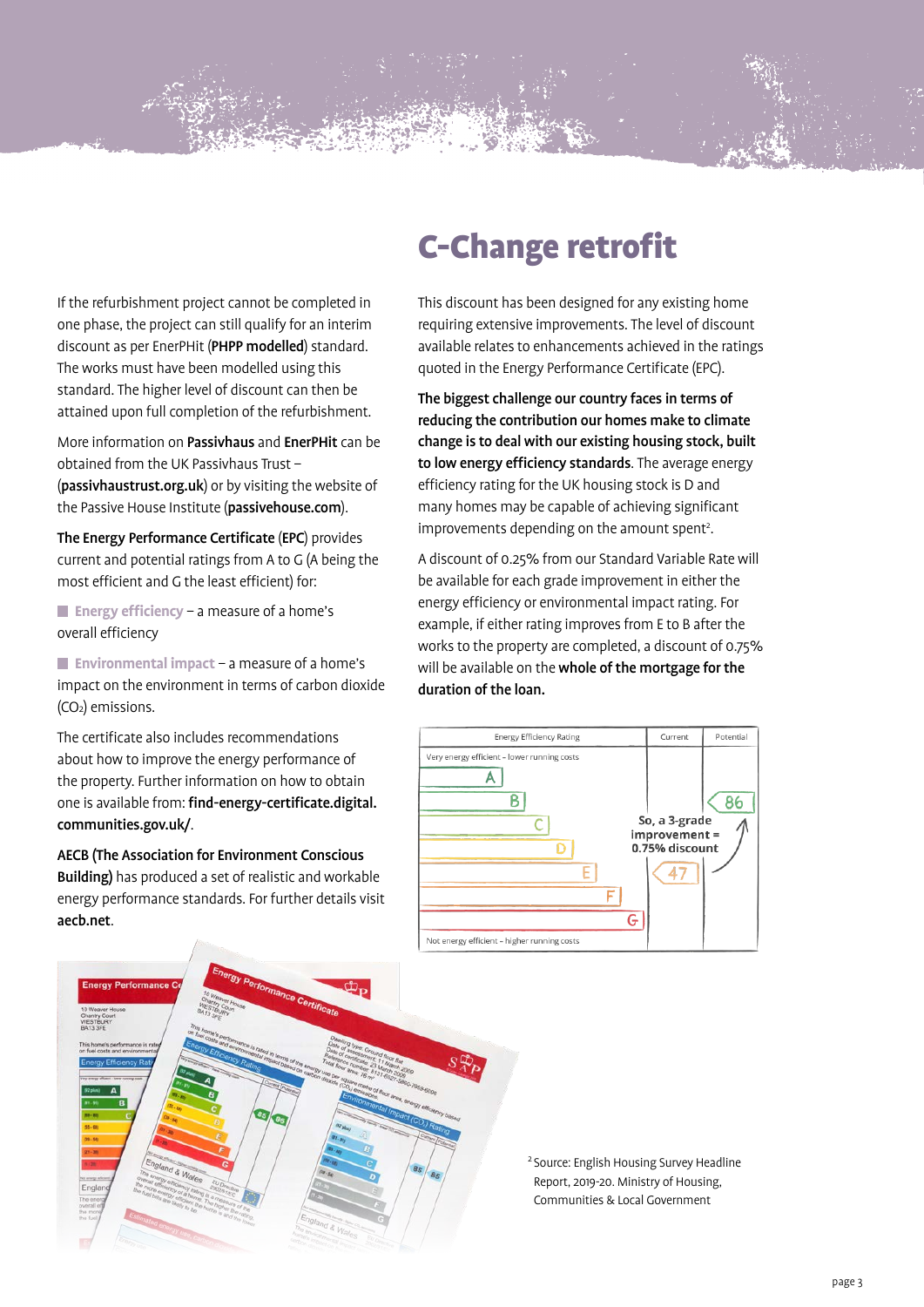## C-Change energy improvements

This C-Change energy improvement gives a 1.00% discount from our Standard Variable Rate on funds advanced for specified energy saving or renewable energy systems. It is best suited to funding small scale works to existing properties including investments that benefit from Feed-in Tariff incentives. For example, when

- … purchasing an existing property and installing energy efficiency measures or renewable energy systems
- ... seeking to move your mortgage to Ecology and borrowing additional funds to install energy efficiency measures or renewable energy systems
- … you're an existing borrower requiring additional funds to install energy efficiency measures or renewable energy systems in your home.

The minimum loan amount that can qualify for this discount is £1,000.

#### What specific measures qualify for the discount?

The following list is under constant review, and where possible we'll incorporate your suggestions for inclusion.

- Installing floor, wall and roof insulation Roof insulation where possible a minimum of 300mm deep, cavity fill, internal and external wall insulation and floor insulation at ground floor level. Materials preferably from organic sources or naturally occurring minerals; any foams used should be made with zero ozone depletion potential (ZODP) blowing agents  *NB Discount does not apply to structural elements such as straw bales*
- Double or triple glazing This should be gas filled and incorporate low-emissivity coatings with a U value of 1.5W/m2K or lower, or attain a British Fenestration Rating Council (BFRC) energy performance rating of C or above. Metal framed windows will only qualify if they include a thermal break to control thermal bridging



- **Wet underfloor heating systems** Wet underfloor heating systems combined with a high-efficiency condensing boiler or renewable energy are carbon efficient *NB Conservatories not included*
- $\blacksquare$  Installing a condensing boiler This should be a high efficiency model, with a SEDBUK 'A' rating
- $\blacksquare$  Solar water heating Solar panels can be used to provide up to half your hot water needs
- **Photovoltaics Electricity supplied by the** grid suffers large losses in transmission, so local generation may be preferable
- **Wind turbines** Small turbines may be more cost effective than photovoltaics. These may not operate efficiently in all settings
- **Ground source heat pumps** Using the earth's warmth to heat your home *NB Units capable of cooling are not included*
- Biomass heating Wood pellet or wood log burning stoves or boilers
- **Heat recovery systems** Ventilation systems, air source heat pumps and heat recovery in domestic water drainage, all of which extract heat from expelled air/water to preheat incoming air/water
- Installing low water-use appliances Water consumption can be reduced by installing devices such as low flush toilets  *NB The discount does not apply to electrical appliances*
- Rain water harvesting Collecting water for watering gardens can save energy and money, but may not lead to carbon savings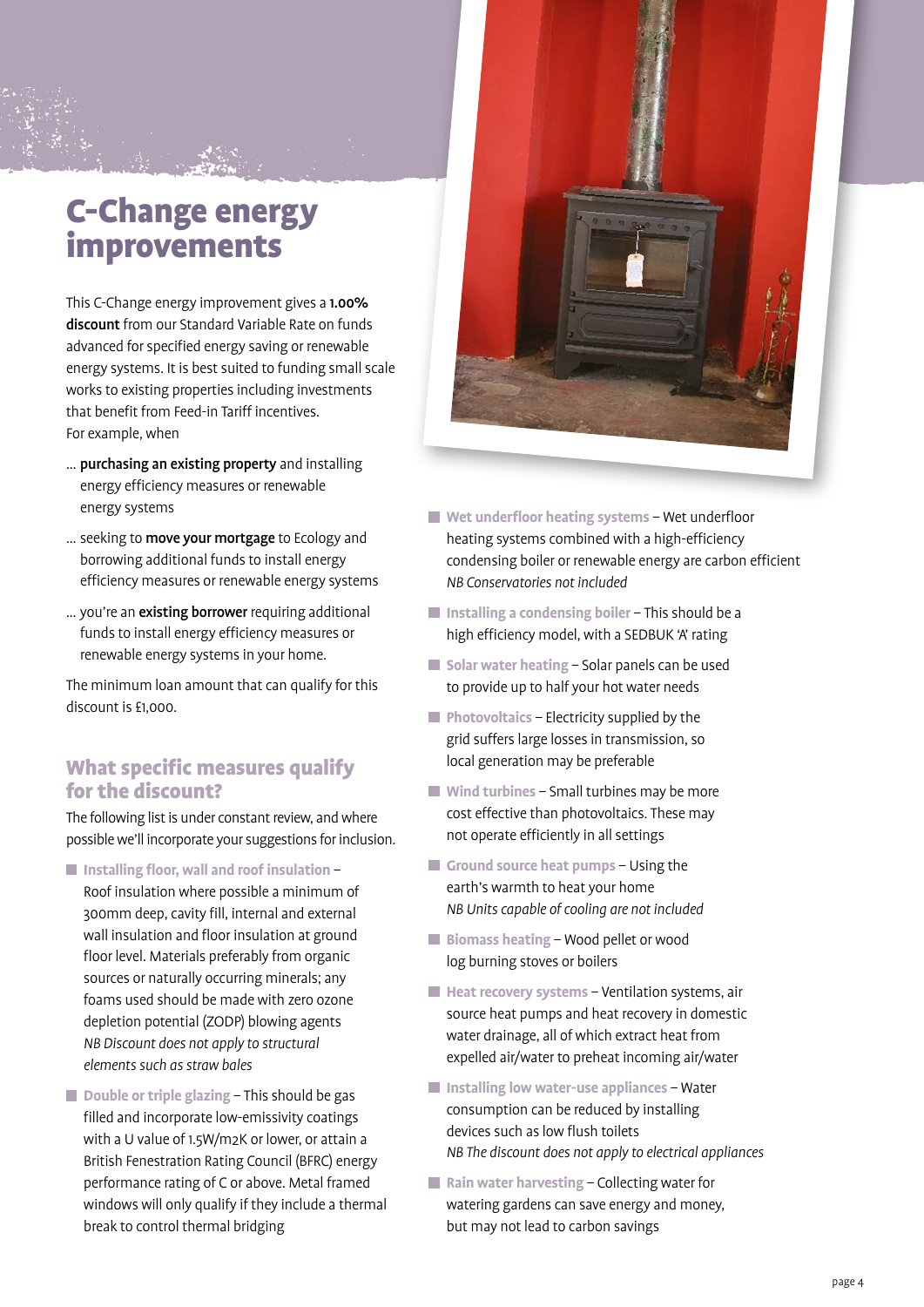## How the discounts work

## C-Change sustainable homes

In the case of existing eco homes that have a valid energy rating, the relevant discount dependent on the energy rating will be applied upon completion of the mortgage – so you'll receive the discount for the full mortgage term.

For new build properties, the relevant discount will be applied to the mortgage when we receive evidence that both the work has been completed and the Energy Standard rating required has been achieved. Please indicate which energy standard/rating you expect to achieve on the C-Change specification sheet included with the mortgage application form.

## C-Change retrofit

If you wish to become eligible for this discount, we will require an Energy Performance Certificate (EPC) during the application process and on completion of the proposed works.

- $\blacksquare$  If you are purchasing an existing home, an EPC should be available from the seller, or their agent.
- $\blacksquare$  If you already own your own home, then you will need to commission one, or you can ask us to arrange this at the same time as the mortgage valuation.

You will then need to:

- **F** review the EPC and decide which improvements you wish to embark on
- compile a schedule of the expected costs
- **Complete the C-Change specification sheet indicating** the current and expected rating
- $\blacksquare$  send these to us.

Initially, interest will be charged on your mortgage at our Standard Variable Rate.

When you have completed the works, either send us a revised EPC or ask us to arrange one on your behalf.

On receipt of the revised EPC, we will compare it with the initial one, apply the appropriate discount to your mortgage and let you know your revised mortgage payments.

This discount is applied to the whole mortgage and is not available alongside any other discount. However, subject to qualification, you may enhance this discount with future upgrades or replace it with a C-Change sustainable homes discount.

#### C-Change energy improvements

Let us know which energy saving or renewable energy systems you plan to install and how much you expect them to cost.

We'll then provide you with an illustration which will show how the C-Change discount will affect your payments, and the cost of your other intended borrowing.

Please itemise the energy savings measures and/or renewable energy systems you intend to install in the supplementary C-Change specification sheet included with the mortgage application form.

The renewable energy measures and installers you propose must be those accredited under the Micro-generation Certification Scheme. mcscertified.com

Once we have confirmation that the work has been done, which may be in the form of invoices, we'll apply the discount to that portion of the funds advanced. The discount will then apply for the remaining term of your mortgage. Please note, at any one time, only one discount will apply to one part of the mortgage.

## Will I be able to apply for more funds?

If at a later date you wish to install more energy saving measures or extend the property, then we'll be able to consider advancing further funds at the relevant C-Change discount rate, according to our usual assessment criteria.